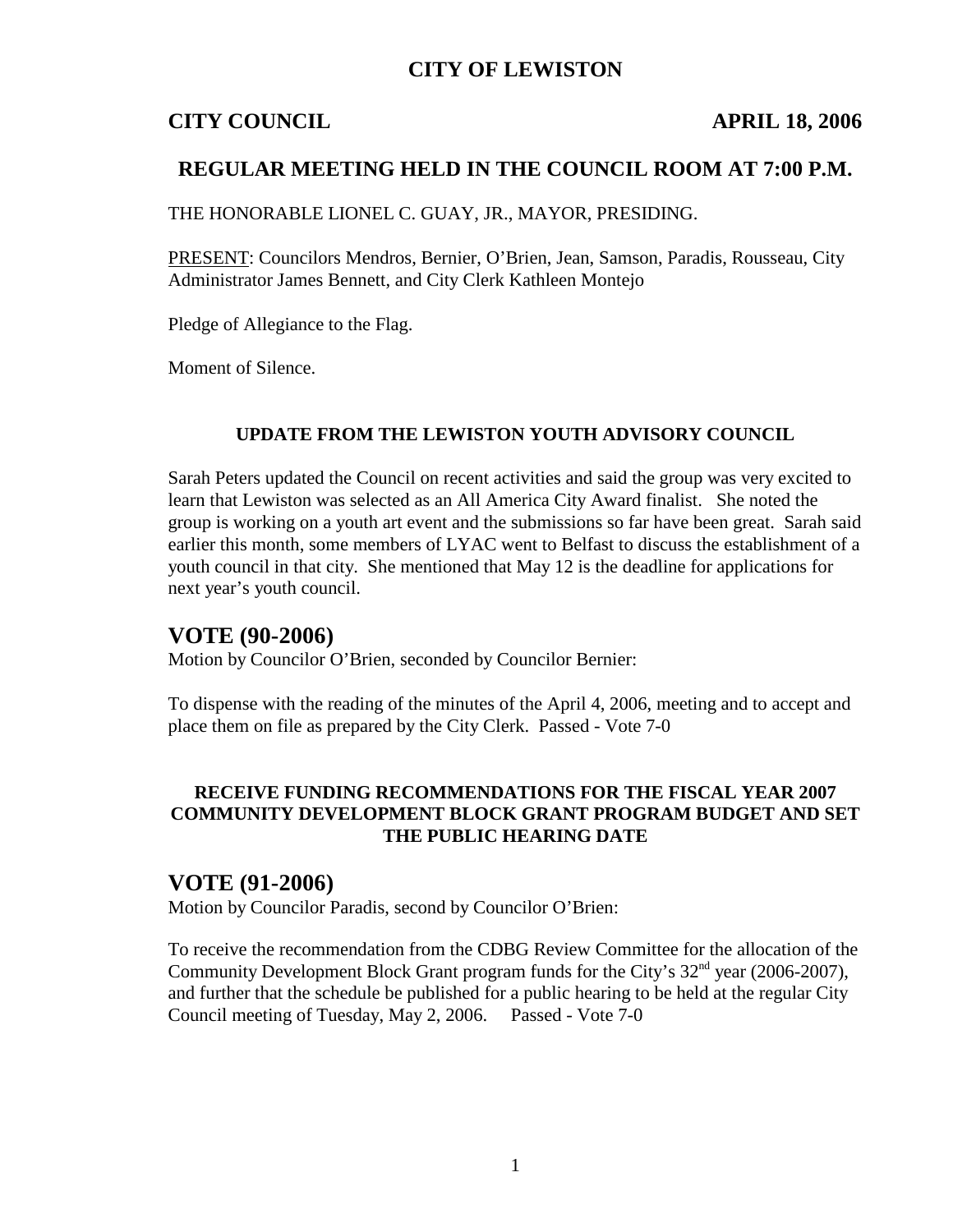#### **AUTHORIZATION TO ACCEPT TRANSFER OF FORFEITURE FUNDS**

## **VOTE (92-2006)**

Motion by Councilor Paradis, second by Councilor O'Brien:

That pursuant to Title 15, Maine Revised Statutes Annotated, Section 5824(3) and Section 5822(4)(A), the City Council hereby acknowledges and approves of the transfer of \$2,868.00, or any portion thereof, in the case of the State of Maine vs. Christopher Jason LeCompte, CR-06-417 Court Records and the transfer of \$549.17, or any portion thereof, in the case of the State of Maine vs. Christopher Jason LeCompte, CR-06-109 Court Records. Being funds forfeited pursuant to court process. It is further acknowledged that these funds shall be credited to the 'City of Lewiston Drug Enforcement Program', funds to be deposited in Account No. 590-3514050 at People's Heritage Bank. Passed - Vote 7-0

#### **PUBLIC HEARING AND FIRST PASSAGE REGARDING AN AMENDMENT TO THE PERSONNEL CODE REGARDING CIVIL SERVICE POSITIONS**

Councilor O'Brien asked how many applicants apply for these openings on average. The Police Chief said that approximately 25-30 apply for an opening at the police department, and the Fire Chief stated that between 75-80 people take the eligibility test for the fire department. Mayor Guay opened the hearing to receive citizen input and comment. Charles Soule, 170 Bartlett Street, said that he is opposed to lowering the minimum score for the entrance exams, noting this is the "dumbing down" of the exam, and suggested the score for passing needs to be higher. Mayor Guay then closed the hearing.

# **VOTE (93-2006)**

Motion by Councilor Samson, second by Councilor Jean:

That the proposed amendment to the City Code of Ordinances, Chapter 58 "Personnel", Article II "Personnel System", Division 2 "Civil Service", Section 58-50 "Certified list of candidates" receive first passage by a roll call vote and that the public hearing on said ordinance be continued to the meeting of May 2, 2006 for final passage. Passed - Vote 7-0

## **PUBLIC HEARING AND FINAL PASSAGE FOR LAND USE CODE AMENDMENTS TO REDUCE THE CURRENT ONE HUNDRED FOOT BUFFER AND VEHICULAR ACCESS RESTRICTIONS TO THE PROPERTIES ALONG 380 RIVER ROAD THROUGH 424 RIVER ROAD**

Mayor Guay opened the hearing to receive citizen input and comment. No members of the public spoke for or against this issue. Mayor Guay then closed the hearing.

# **VOTE (94-2006)**

Motion by Councilor Jean, second by Councilor Paradis: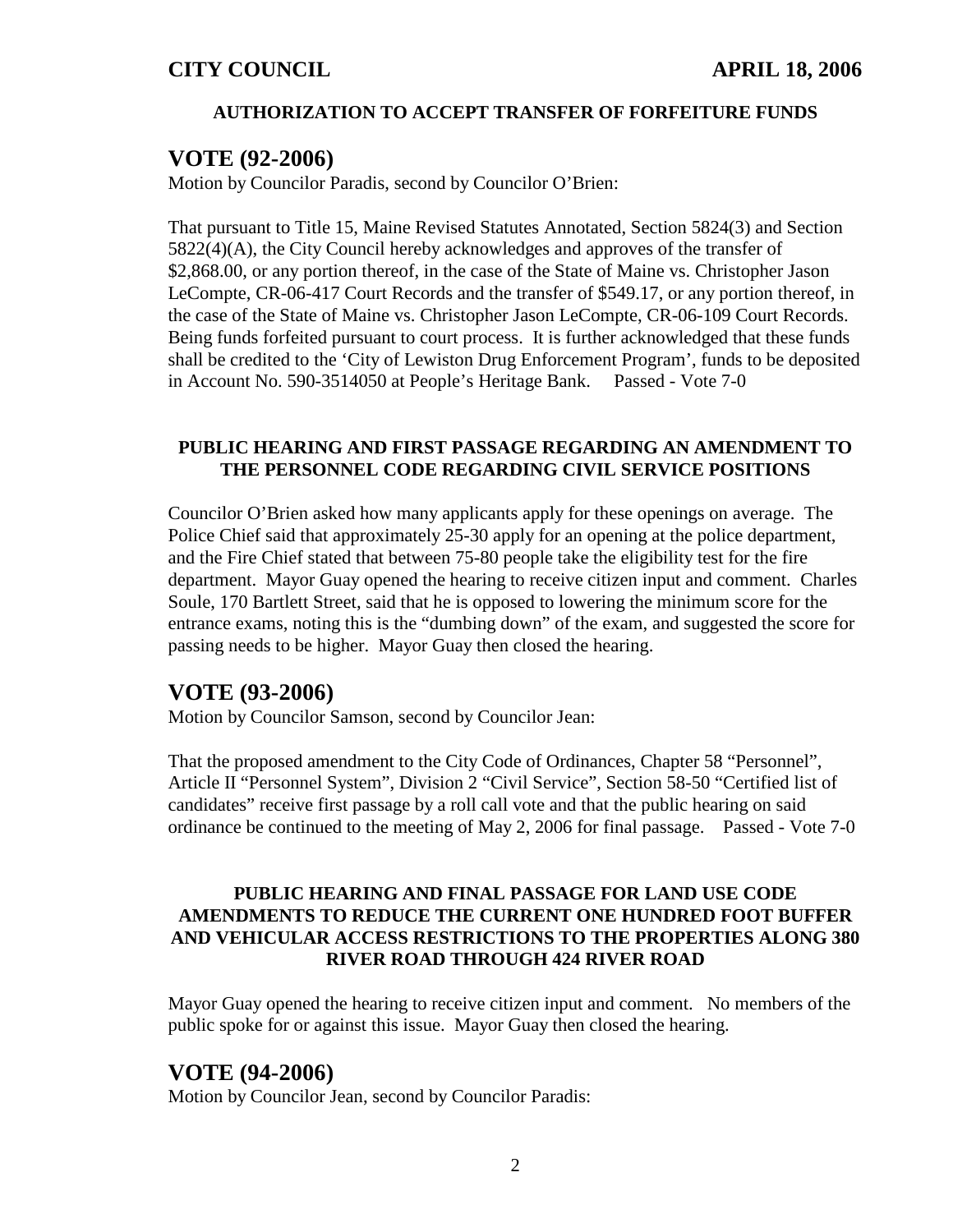That the proposed amendment to Appendix A, Article XI "District Regulations", Section 15, "Industrial District", of the City Zoning and Land Use Code, concerning reducing the one hundred foot buffer and vehicular access restrictions to the properties along 380 River Road through 424 River Road, receive final passage by a roll call vote. Passed - Vote 7-0

#### **PUBLIC HEARING AND FINAL PASSAGE FOR REZONING OF PROPERTIES LISTED ON LEWISTON TAX MAP NO. 207 AS LOT NUMBERS 5-13, 15-16 AND 18-19 FROM THE RIVERFRONT DISTRICT TO THE CENTREVILLE DISTRICT**

Mayor Guay opened the hearing to receive citizen input and comment. No members of the public spoke for or against this issue. Mayor Guay then closed the hearing.

# **VOTE (95-2006)**

Motion by Councilor Samson, second by Councilor Mendros:

That the proposed amendment to re-zone the properties listed on Lewiston Tax Map No. 207 as Lot Numbers 5-13, 15-16 and 18-19, from the Riverfront District to the Centreville District, receive final passage by a roll call vote. Passed - Vote 7-0

## **SPECIAL AMUSEMENT PERMIT FOR LITTLE JOE'S INC, 740 SABATTUS STREET**

Mayor Guay opened the hearing to receive citizen input and comment. No members of the public spoke for or against this issue. Mayor Guay then closed the hearing.

# **VOTE (96-2006)**

Motion by Councilor Jean, second by Councilor O'Brien:

To grant a special amusement permit for dancing and entertainment to Little Joe's, Inc., 740 Sabattus Street. Passed - Vote 7-0

#### **SPECIAL AMUSEMENT PERMIT FOR WARDEN'S BAR & GRILL, 703 SABATTUS STREET**

Mayor Guay opened the hearing to receive citizen input and comment. No members of the public spoke for or against this issue. Mayor Guay then closed the hearing.

# **VOTE (97-2006)**

Motion by Councilor Samson, second by Councilor Jean:

To grant a special amusement permit for dancing and entertainment to Warden's Bar & Grill, 703 Sabattus Street. Passed - Vote 7-0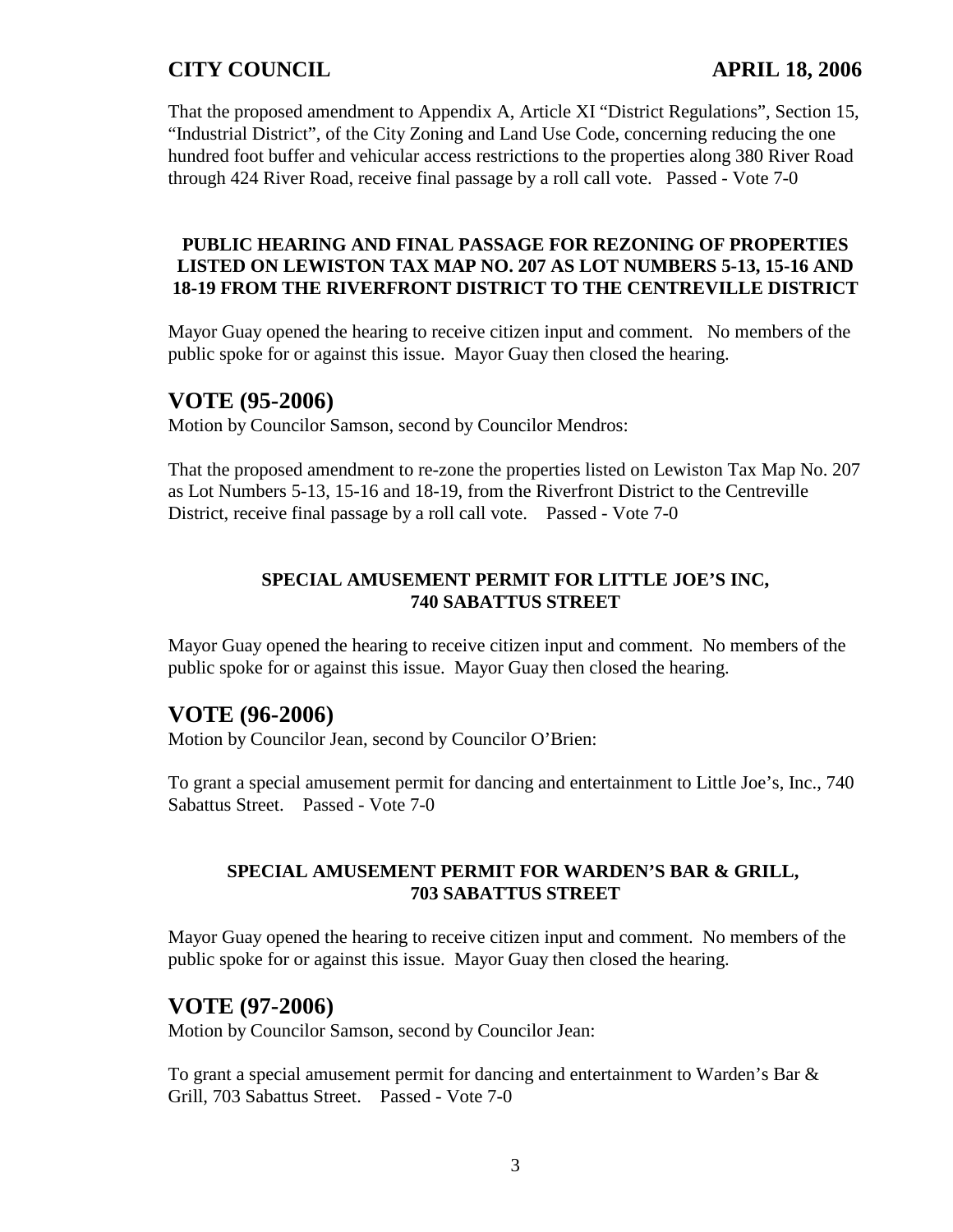## **AMENDMENTS TO THE CITY POLICY MANUAL REGARDING THE PROMOTION PROCESS FOR THE POLICE AND FIRE DEPARTMENTS**

## **VOTE (98-2006)**

Motion by Councilor O'Brien, second by Councilor Jean:

To approve the amendments to the City Policy Manual - Policy Number 44, Appointment and Promotion in the Police Department, and to Policy Manual Number 29 - Appointment and Promotion in the Fire Department, as recommended by the Personnel Board and the Human Resources Director. Passed - Vote 7-0

#### **ESTABLISHMENT OF A SOLID WASTE TASK FORCE**

The City Administrator stated the city is seeking seven citizens - one from each ward - to serve on the task force. The task force will be asked to meet and report back to the Council by November 30, 2006. At this point, Councilor Bernier asked the City Administrator to give an overview of the background regarding the issue of the City working with the State to allow the approval of the landfill operations contract with a private company. Mr. Bennett then explained the process that has occurred over the past year regarding this issue.

# **VOTE (99-2006)**

Motion by Councilor Paradis, second by Councilor Jean:

To establish a Solid Waste Task Force to review the City's solid waste issues and to report their findings and recommendations to the City Council by the end of November 2006. Passed - Vote 7-0

## **REQUEST FOR EMPOWER LEWISTON AND THE DOWNTOWN ADVISORY BOARD TO REVIEW THE PROPOSED WORK TO BE DONE IN THE DOWNTOWN AREA**

The City Administrator noted that the current budget recommendation is to shift approximately \$350,000 of the CDBG budget from the Bates Mill redevelopment to downtown capital improvements. Councilor O'Brien stated this was an excellent idea.

# **VOTE (100-2006)**

Motion by Councilor Samson, second by Councilor Jean:

To request that the Empower Lewiston Board of Directors and the Downtown Advisory Board review and comment on the City's proposed work in the downtown area that will be done with funds from the Community Development Block Grant budget funds. Passed - Vote 7-0